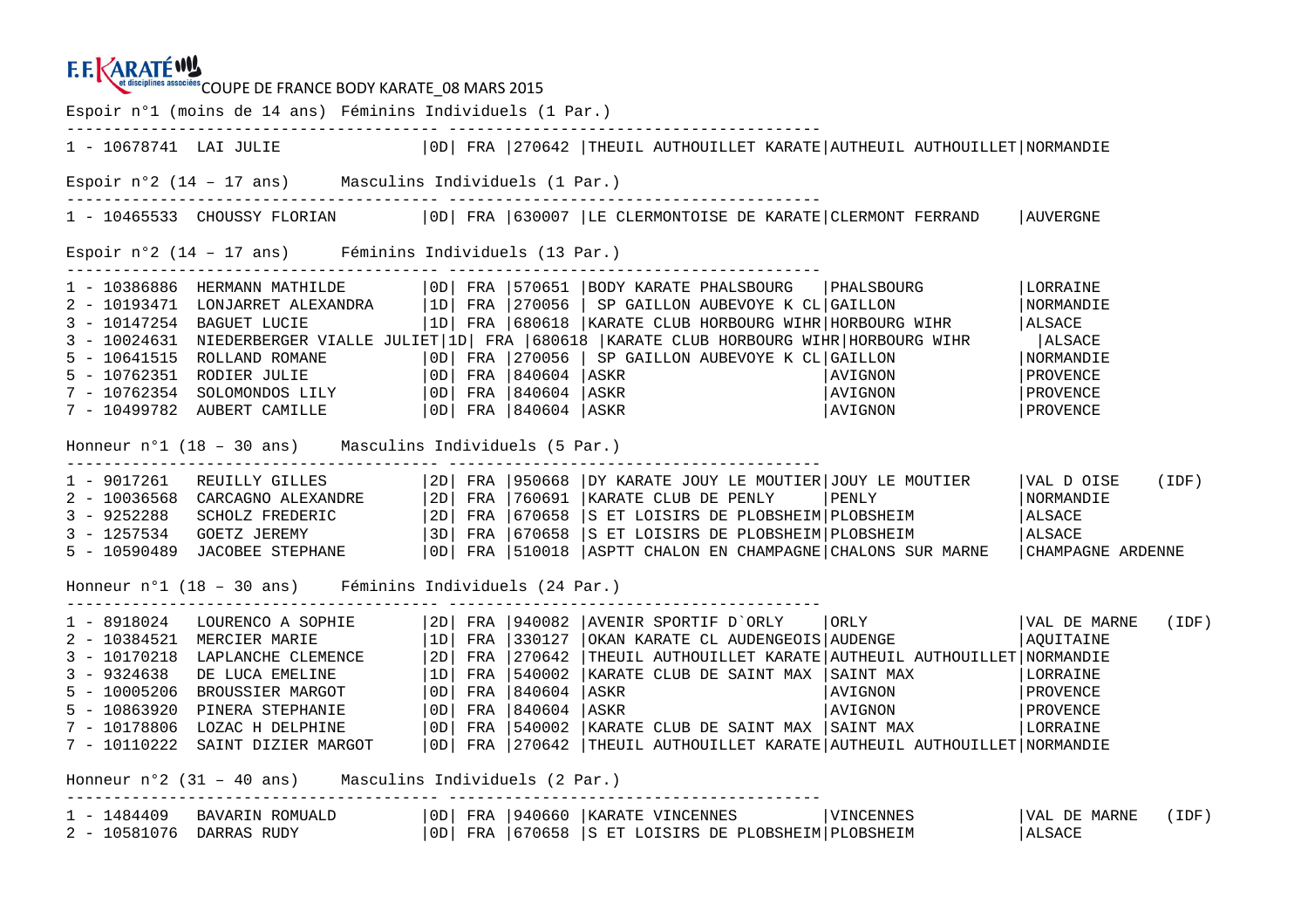## **F.F. KARATÉWY**

et disciplines associées COUPE DE FRANCE BODY KARATE 08 MARS 2015

Honneur n°2 (31 – 40 ans) Féminins Individuels (23 Par.) ---------------------------------------- ---------------------------------------- 1 - 10536596 CHEVALLIER AUDREY |0D| FRA |310040 |AINT LYS OLYMPIQUE KARATE|ST LYS |MIDI PYRENEES 2 - 10536827 ESTEVES CHRYSTELLE |1D| FRA |30603 |KARATE CLUB YZEURIEN |YZEURE |AUVERGNE - 10510698 JARDIN COMPERATORE A LAURE|0D| FRA |910013 |COLE K DE VILLEBON/YVETTE|VILLEBON SUR YVETTE |ESSONNE (IDF) 3 - 10536600 BORASO HELENE | 0D| FRA | 310605 | ECOLE DE KARATE SHOTOKAN | TOULOUSE | MIDI PYRENEES<br>5 - 10536599 PASQUIER ANNE | 0D| FRA | 310605 | ECOLE DE KARATE SHOTOKAN | TOULOUSE | MIDI PYRENEES<br>5 - 10595919 DUPRADEAU Honneur n°3 (41 ans et plus) Masculins Individuels (4 Par.) ---------------------------------------- ---------------------------------------- 1 - 10657170 ESTEVES VINCENT |0D| FRA |30603 |KARATE CLUB YZEURIEN |YZEURE |AUVERGNE 2 – 10686322 OUJABOUR ABDELMAJID |OD| FRA |950668 |DY KARATE JOUY LE MOUTIER|JOUY LE MOUTIER |VAL D OISE (IDF)<br>3 – 913592 DARBON CHRISTOPHE |1D| FRA |10615 | MONTCEAUX LES 3 RIVIERES|MONTCEAUX Honneur n°3 (41 ans et plus) Féminins Individuels (33 Par.) - 1967672 NOVALLES SYLVIE<br>
2 - 1406682 ARAFE HAKIMA | 5D FRA | 910013 | COLE K DE VILLEBON/YVETTE | VILLEBON SUR YVETTE | ESSONNE (IDF)<br>
2 - 1406682 ARAFE HAKIMA | 5D FRA | 30603 | KARATE CLUB YZEUREN | YZEURE<br>
3 - 8997175 Espoir n°2 (14 – 17 ans) Féminins Equipes (1 Par.) ---------------------------------------- ---------------------------------------- 1 - 840604 ASKR |. | FRA |840604 |ASKR |AVIGNON |PROVENCE Honneur n°1 (18 – 30 ans) Masculins Equipes (1 Par.) ---------------------------------------- ---------------------------------------- 1 - 670658 KARATE SPORTS ET LOISIRS |. | FRA |670658 |S ET LOISIRS DE PLOBSHEIM|PLOBSHEIM |ALSACE Honneur n°1 (18 – 30 ans) Féminins Equipes (4 Par.)---------------------------------------- ---------------------------------------- 1 - 840604 ASKR |. | FRA |840604 |ASKR |AVIGNON |PROVENCE 2 - 770048 KARATE SHUKOKAI FERTOIS |. | FRA |770048 |KARATE SHUKOKAI FERTOIS |A FERTE SOUS JOUARRE|SEINE ET MARNE (IDF) 3 - 540002 KARATE CLUB DE SAINT MAX |. | FRA |540002 |KARATE CLUB DE SAINT MAX |SAINT MAX |LORRAINE 3 - 910023 KC DE CHILLY MAZARIN |. | FRA |910023 |KC DE CHILLY MAZARIN |CHILLY MAZARIN |ESSONNE (IDF)